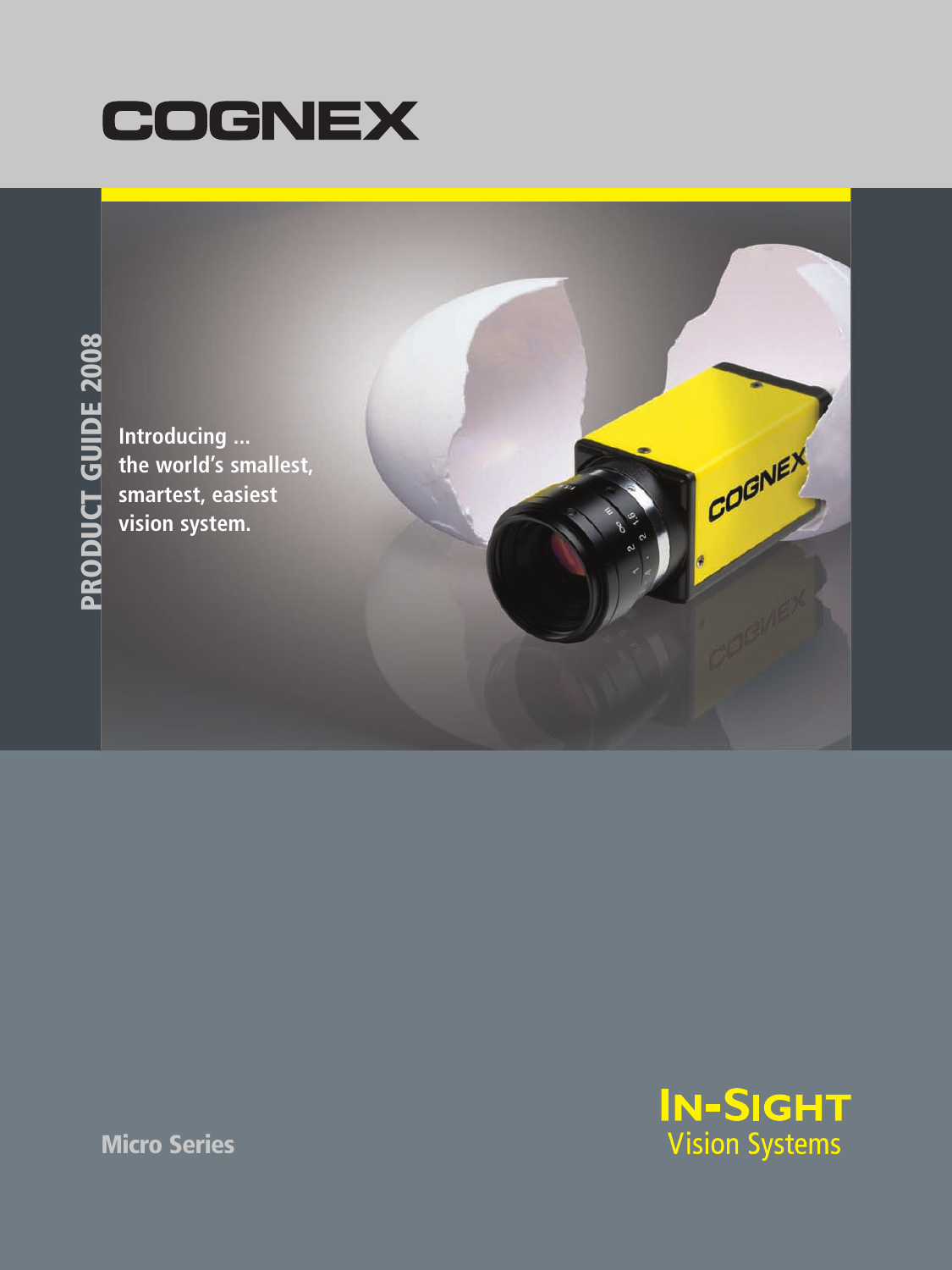# **Next-Generation Vision Solutions**

**The powerful and flexible In-Sight® Micro vision system — together with its highly-intuitive EasyBuilder**™ **user interface — delivers everything required to easily set up robust applications. And, the optional VisionView display adds impressive visualization of information for multiple applications.**

### **Powerful Performance**

In-Sight Micro vision systems provide world-class performance in the smallest package available. Powerful vision applications can now be solved where system size was previously a limiting factor … especially where multiple systems have to be installed in a tight space.



#### **7-inch color touch screen**



**Shown actual size**

COGNEX

### **Simple Setup**

EasyBuilder configuration software provides intuitive setup of even the most difficult applications. With no programming or spreadsheet needed, applications are deployed at breakthrough speed. EasyBuilder makes even the most powerful vision tools easy to use.

## **Versatile Visualization**

VisionView™ is a compact touch-screen operator interface panel for In-Sight® Micro vision systems. VisionView automatically detects any connected Cognex® vision system, and creates a tiled view for as many as nine systems. This allows VisionView to be easily added to any configuration or existing application — without requiring a PC.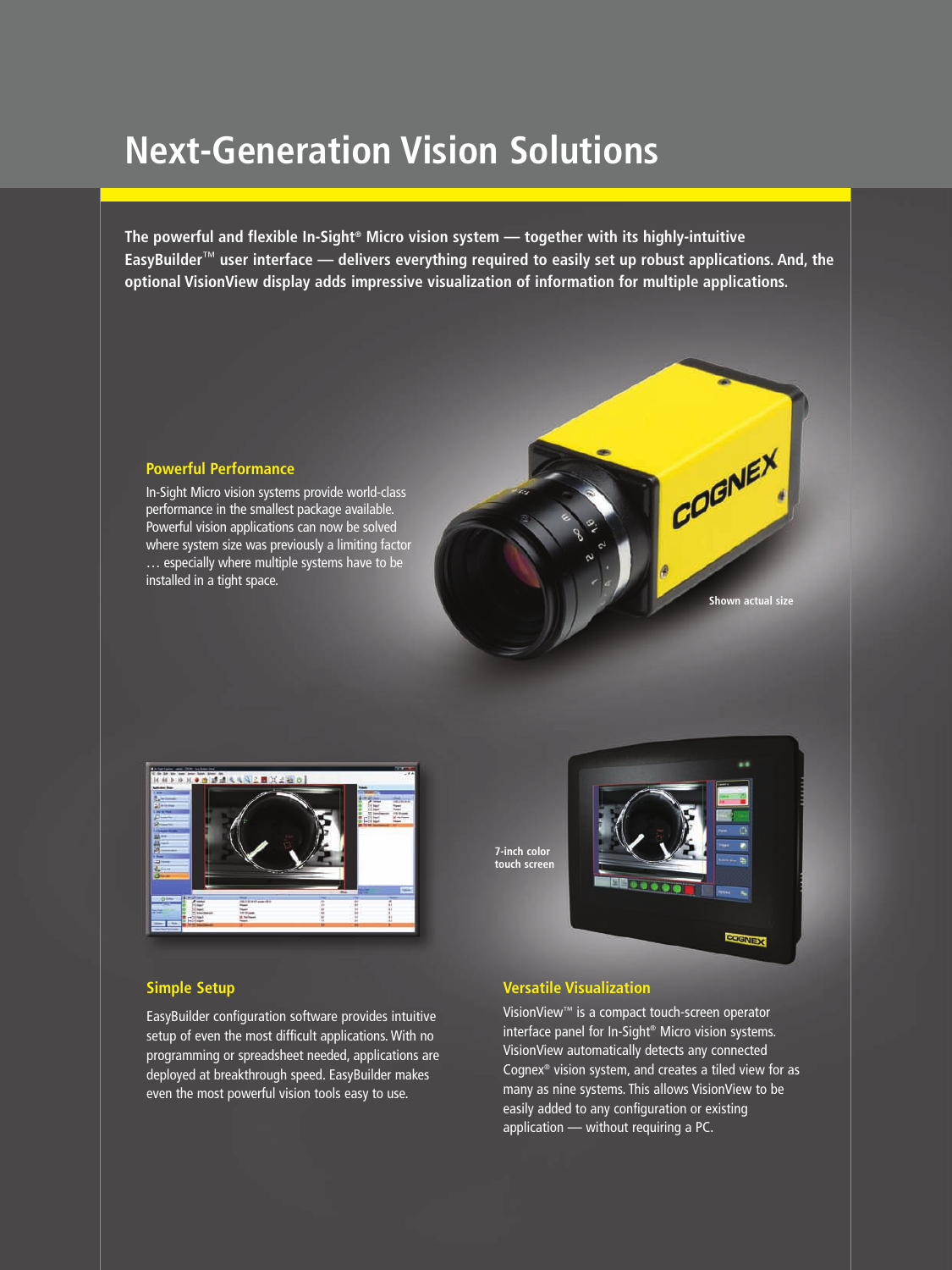# **Powerful Performance**

**The Cognex In-Sight Micro is the world's smallest, smartest, easiest, and all-in-one vision system. Small in size (30mm x 30mm x 60mm), but big in performance, In-Sight Micro users have the complete and proven In-Sight vision tool library available for all applications.**

**Small size, combined with flexible mounting capability, makes the In-Sight Micro easier to fit onto an existing machine, or saves real estate on a new machine. And, for those hard-to-reach inspections, the unique In-Sight non-linear calibration tool enables you to mount the In-Sight Micro at up to a 45-degree angle.**



*An example of a medical vials pick-and-place application, where the In-Sight Micro vision system detects vials having missing caps and guides the robot to them.* 

### **A Complete Range of Models**

Whether for single-point inspection tasks, or building an entire factory-wide network of vision systems, In-Sight Micro models are available to meet the cost and functionality of the application. And, for system expansion, multiple In-Sight Micro vision systems can be linked to a VisionView display and I/O accessories.



### **Model Description**

| iviouel | <b>DESCRIPTION</b>                                                                 |
|---------|------------------------------------------------------------------------------------|
| 1020    | Entry-level system with limited tool set* and EasyBuilder interface only (640x480) |
| 1050    | Entry-level system with limited tool set* plus spreadsheet flexibility (640x480)   |
| 1100    | Best price/performance model with complete tool library (640x480)                  |
| 1110    | ID reader-only version (640x480)                                                   |
| 1400    | Highest-speed vision system (640x480)                                              |
| 1410    | Highest-speed ID reader-only version (640x480)                                     |
| 1403    | High-resolution vision system in Micro form factor (1600x1200)                     |
| 1413    | High-resolution ID reader-only version (1600x1200)                                 |

\* Limited tool set provides all In-Sight vision tools except ID code and text reading/verification, non-linear calibration, and PatMax®.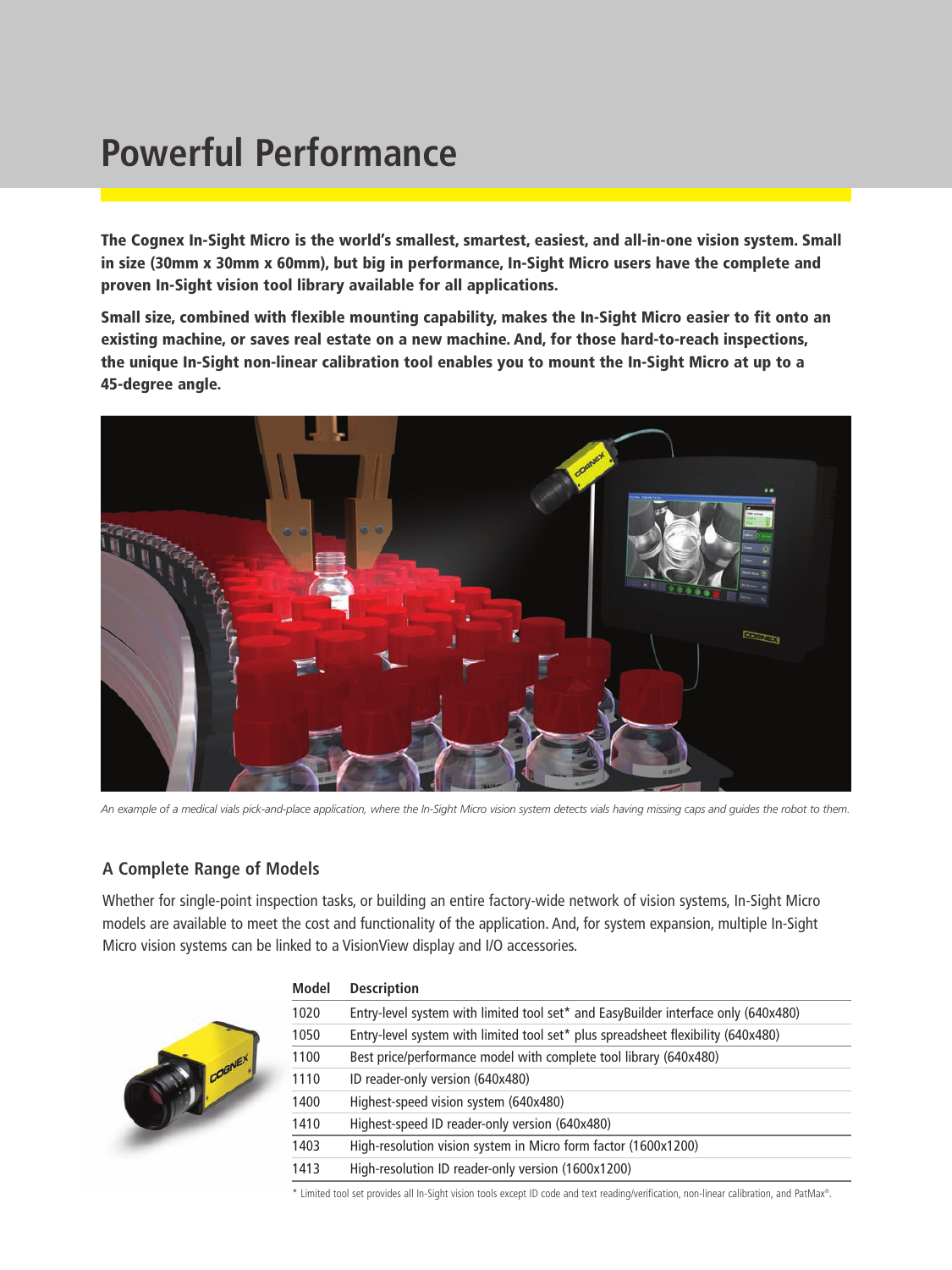# **Simple Setup**

**The most powerful In-Sight vision tools are now the easiest to use and are presented simply — from a control engineer's perspective, not from a vision expert's. The EasyBuilder interface walks you through the process of setting up your vision application, step by step.**

**Great for novice users, the application is deployed and running in a very short time. EasyBuilder doesn't require users to learn programming, enabling them to focus on what's most familiar … the part!**



*The EasyBuilder user interface provides intuitive setups for even the most difficult applications. With no programming or spreadsheets needed, applications are deployed at breakthrough speed.*

# **Intuitive, Easy to Use**

Working from an image of the part, four simple steps complete the application setup:

| <b>Start</b>   | Find an In-Sight vision system on the network, then be quided through triggering the vision system and<br>setting up scale and nonlinear calibrations.                                                 |
|----------------|--------------------------------------------------------------------------------------------------------------------------------------------------------------------------------------------------------|
| 2 Set up tools | After finding the part, a library of 22 vision tools is available to inspect the part. The most powerful<br>vision tools available are now made easy to use.                                           |
| 3 Configure    | A new point-and-click communications setup provides easy selection of data to be sent, and the protocol<br>to use for communicating to a PLC, robot, or HMI for data collection and archiving results. |
| 4 Finish       | In the deployment mode, colorful tool graphics, a results table, and a filmstrip control to review images<br>simplify troubleshooting the application and identifying bad parts.                       |

**That's all it takes to complete an application!** In a fraction of the time that you would normally spend learning how to set up a vision system, you can have your entire solution configured, deployed, and productive.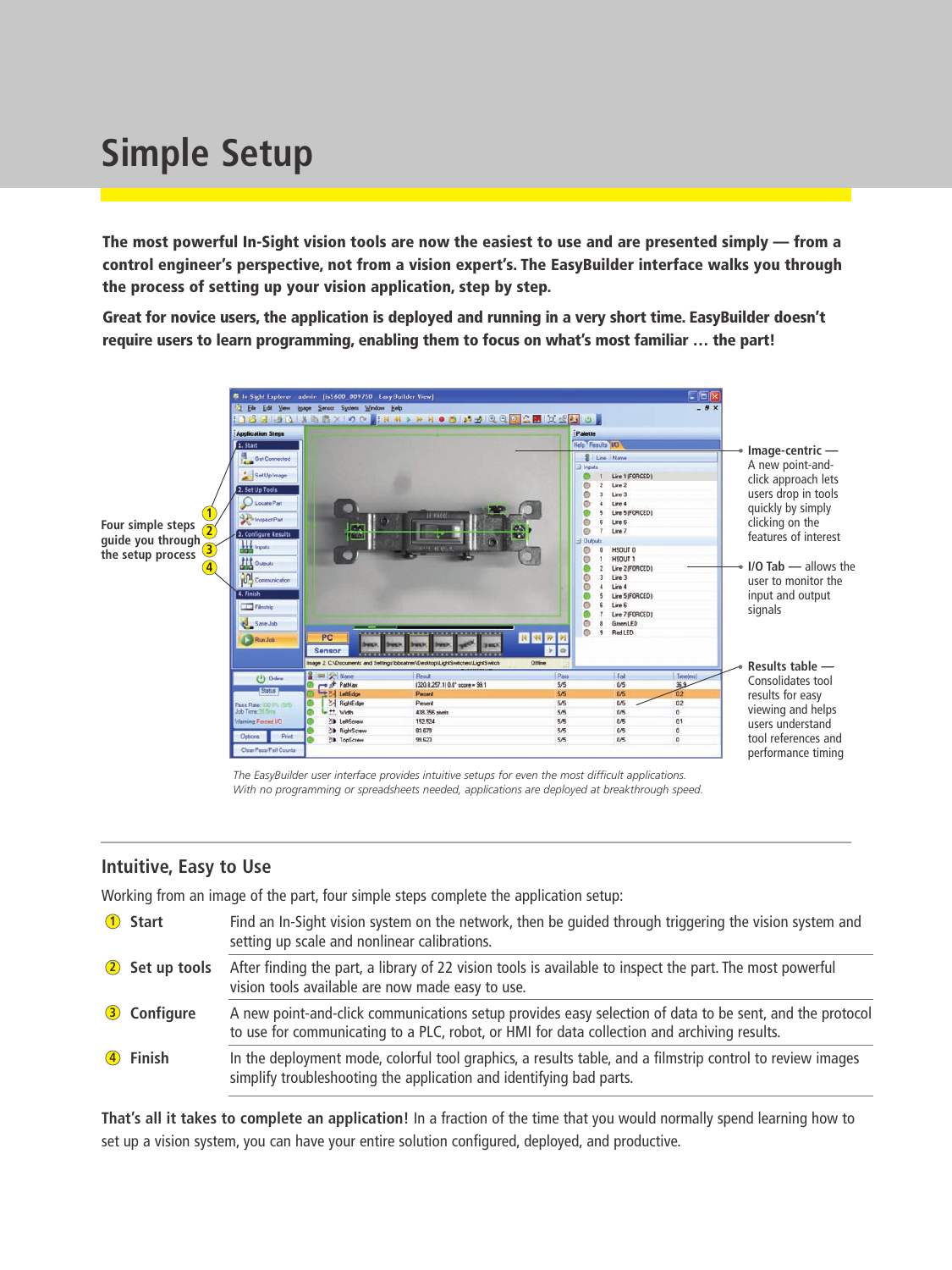# **Versatile Visualization**

**The simple low cost VisionView operator interface panel facilitates monitoring the production process without ever having to connect to a PC … making operator decisions easier than ever. A tiled view of images from up to nine systems can be displayed. And, standard built-in automation protocols provide information to the control system and HMI simply and easily.**



**Automatic system detection** … it automatically detects any Cognex vision system on the network

**Mix and match** Cognex vision systems, and view them all at the same time

**"Plug-and-Go" Configuration** … no PC required. Just use the simple setup from within VisionView

**Optimized for Vision** … 800x480 touch screen (widescreen) displays full color images

**System expansion** … five Ethernet ports and three USB ports allow system flexibility

**Fast image updates** … provide the most recent inspection images

# **Run Mode Features**

Applications often require customization to prevent unauthorized users from interrupting a critical process. VisionView offers a wide range of run mode features, including control customization. With VisionView, critical controls, such as trigger and online status, can be configured so that only authorized users are able to modify them.



The "Filmstrip" feature enables a review of recent part failures, as well as trouble-shooting the manufacturing process.